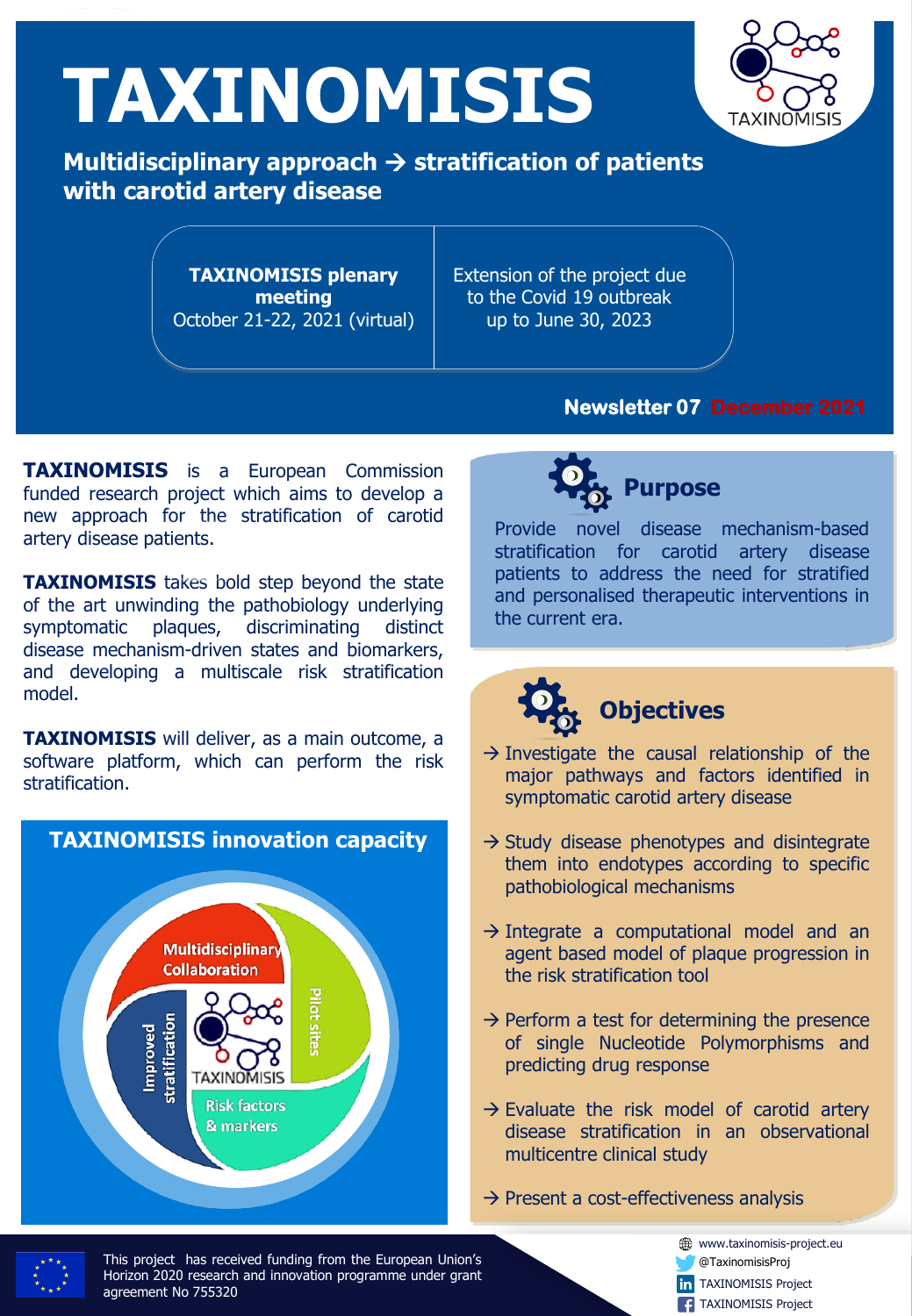

**with carotid artery disease Μultidisciplinary approach** → **stratification of patients with carotid artery disease**

**Newsletter February 2019 Newsletter 07 December 2021**

## **Project challenges**

- With exploring **longitudinal cohorts (WP1)** and **multi-omics data through mathematical models and systems medicine approaches (WP2)**, TAXINOMISIS disintegrates carotid artery **disease phenotypes into endotypes (WP2)**, **stratifies patients** according to the **underlying mechanism** driving the disease process rather than the level of stenosis **(WP3)** and provides more effective therapeutic interventions for carotid artery disease treatment. This takes into account common plaque and plasma **molecular phenotypes with individual's specific characteristics** in terms of transcriptomics, miRNAomics, proteomics, lipidomics and pharmacogenomics as well as imaging (MRI, CT and US) and clinical information.
- By developing **new risk stratification models (WP3)**, TAXINOMISIS will identify patients/patient groups in **high risk of cerebrovascular events** and assist clinical decision making. Finally, by providing a **lab-on-a-chip device (WP4)** for detecting multiple SNPs (pharmacogenomics markers) simultaneously, TAXINOMISIS will lead to the development of targeted therapies for carotid artery disease and **optimize medical treatment in a precise personalized manner**. This will **reduce unnecessary surgery** and hospitalizations, which are tormenting treatment of this highly prevalent disease, while opening up new avenues for the **development of disease mechanism based targeted interventions**.
- **The novel TAXINOMISIS stratification concept is being evaluated in terms of accuracy and** predictive ability in a real-time setting using information from an observational **clinical study during the project (WP5)**. The **cost-effectiveness** is also assessed **(WP6)**. As the TAXINOMISIS is likely to significantly impact the current clinical practice, **regulatory analyses** on the implementation of the project's outputs constitutes an integral part of the project and involves key regulatory bodies and expert associations, such as the ESCVS **(WP6)**. TAXINOMISIS has a strong translational focus and will therefore result in **strong research innovation opportunities**, which will be considered for commercialization and exploitation **(WP7)**.



This project has received funding from the European Union's<br>Horizon 2020 research and innovation programme under grant This project has received funding from the European Union's agreement No 755320

**W** www.taxinomisis-project.eu @TaxinomisisProj **in** TAXINOMISIS Project **TAXINOMISIS Project** 

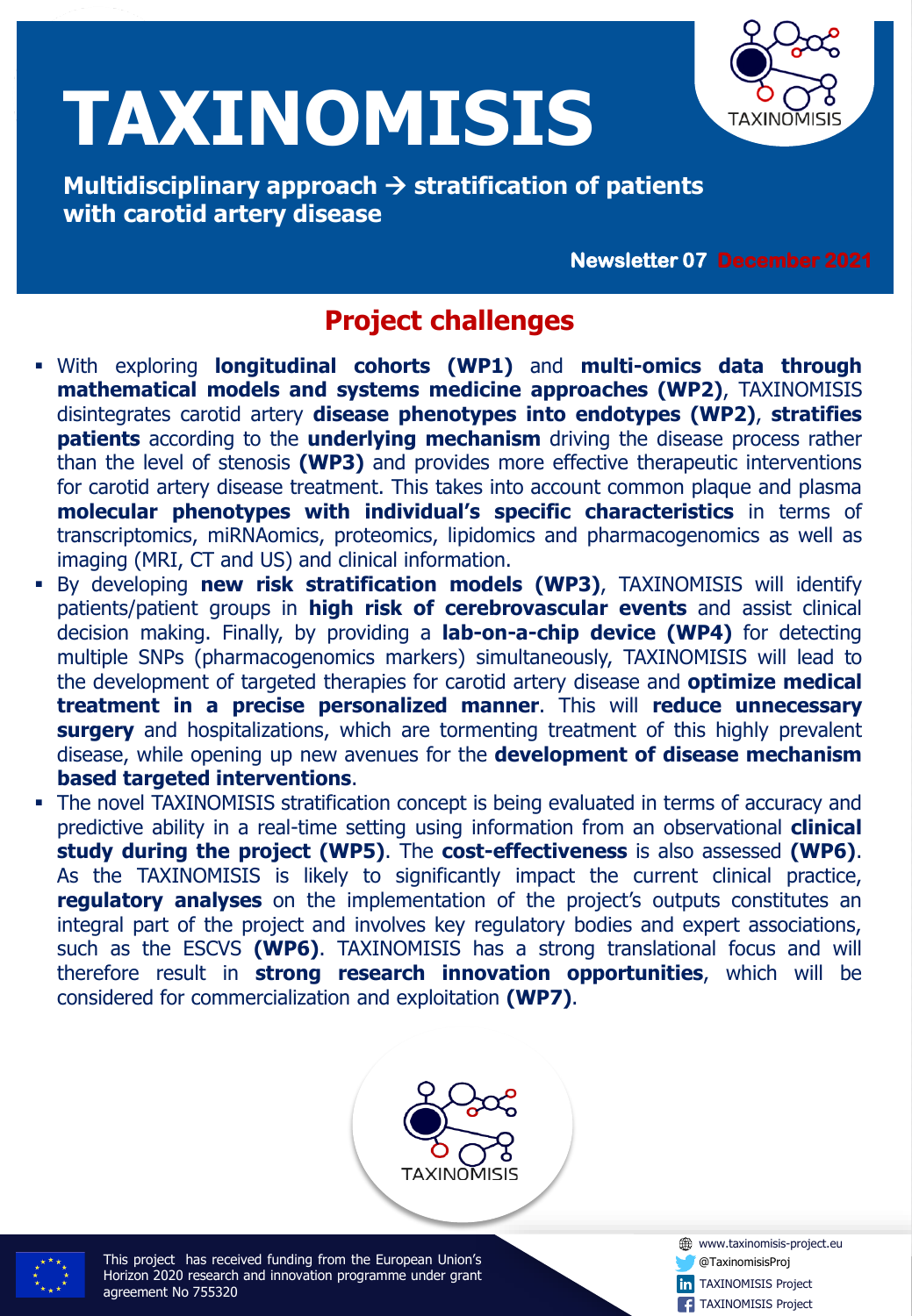

**with carotid artery disease Μultidisciplinary approach** → **stratification of patients with carotid artery disease**

**Newsletter February 2019 Newsletter 07 December 2021**

## **Project activities**

- **•** The conceptual framework of the TAXINOMISIS Risk Stratification Tool has been defined (WP3).
- Clinical and technical partners have worked together and four unresolved areas in the current standard of care have been selected in which TAXINOMISIS can contribute to improve risk stratification and management of carotid artery disease patients.
- The information flow of the Risk Stratification Tool has been defined and the overall system architecture and front-end mock-ups of the platform are being developed.
- **Extensions of 3D carotid artery reconstruction and plaque characterization methodologies** based on carotid MRI, CT and US imaging, have been developed and implemented in patients of the TAXINOMISIS prospective clinical study.
- **.** Image quality control is being performed and a representative balanced sample of images capturing plaque tissue types is being created.
- **Non-imaging based machine learning models are being developed and new progress has** been made in blood flow and rupture modeling.
- Results from in-depth phenotypic analysis of carotid plaques performed during WP1 and WP2 provided important information, for cell populations and biological processes involved in plaque progression, which was incorporated in a new version of the computational plaque growth model.
- The Agent Based Model (ABM) of plaque progression includes modelling and simulations of changes in the geometry of the artery due to the cells' behaviors and plaque dynamics. A first version of the AMB of plaque progression has been developed. In addition, the integration of ABM with FEM will create a hybrid model more suitable to simulate the characteristic of the carotid artery disease dynamics governing the cells proliferations (including omics biomarkers).



#### **An example of ABM and FEM coupling**



This project has received funding from the European Union's<br>Horizon 2020 research and innovation programme under grant This project has received funding from the European Union's agreement No 755320

**W** www.taxinomisis-project.eu @TaxinomisisProj **in** TAXINOMISIS Project TAXINOMISIS Project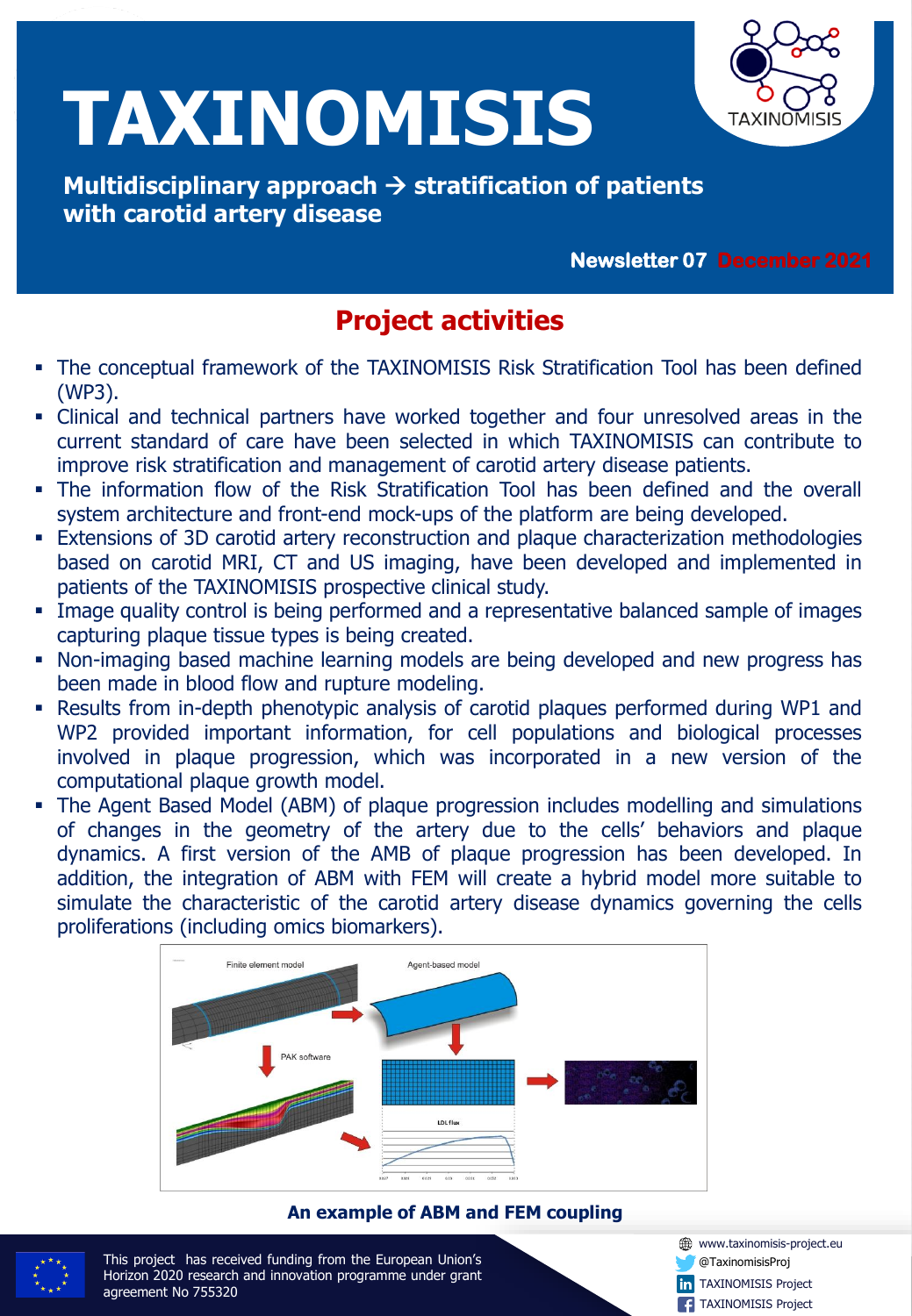

**with carotid artery disease Μultidisciplinary approach** → **stratification of patients with carotid artery disease**

### **Newsletter February 2019 Newsletter 07 December 2021**

## **Project activities**



#### **Taxinomisis platform - Risk model**



#### **3D arterial reconstruction based on MRI**



This project has received funding from the European Union's<br>Horizon 2020 research and innovation programme under grant This project has received funding from the European Union's agreement No 755320

www.taxinomisis-project.eu @TaxinomisisProj **in** TAXINOMISIS Project **TAXINOMISIS Project**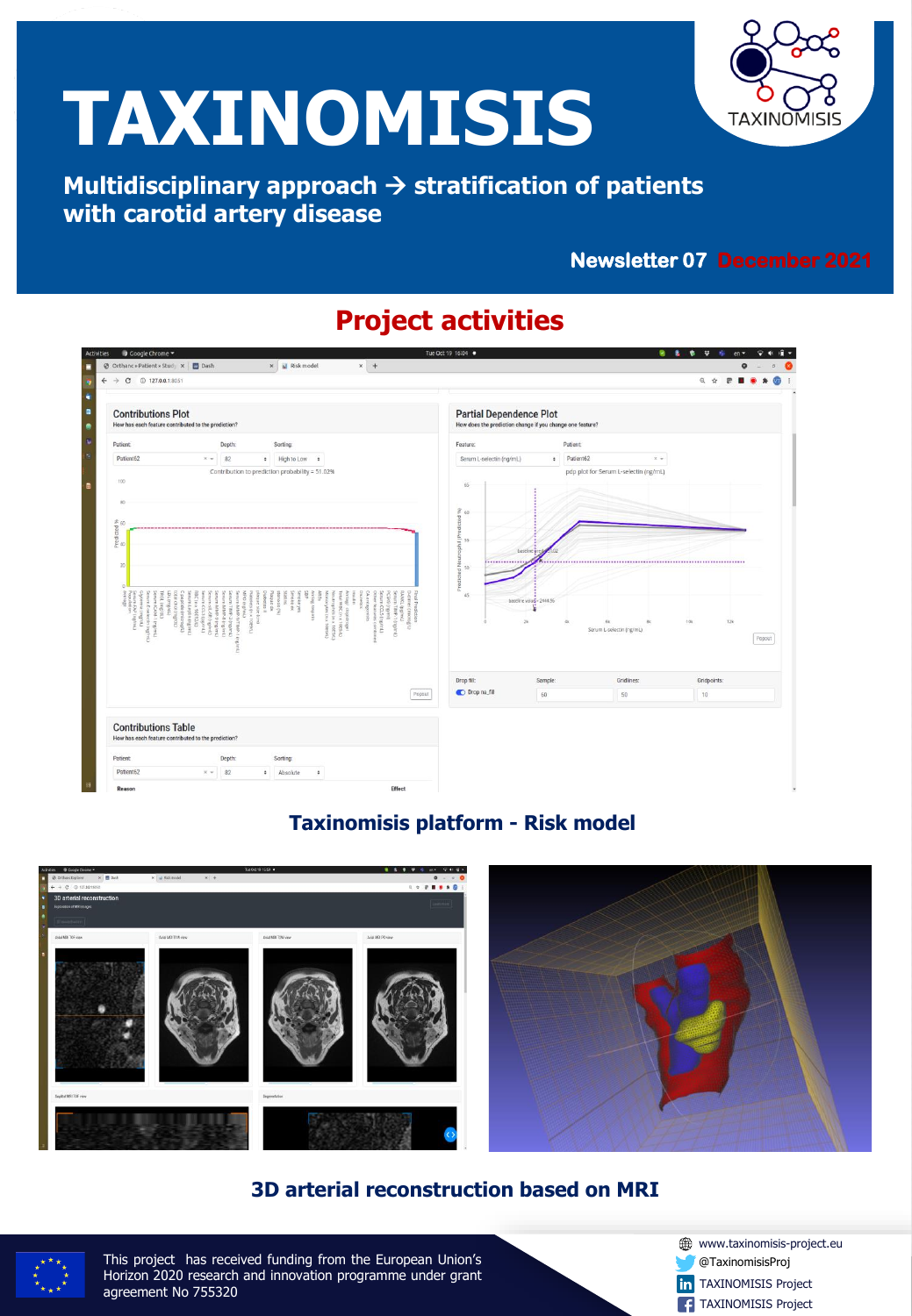

**with carotid artery disease Μultidisciplinary approach** → **stratification of patients with carotid artery disease**

### **Newsletter February 2019 Newsletter 07 December 2021**

### **Project activities**



#### **Comparative analysis of US and MRI models**



#### **Computational simulation and analysis of plaque growth models**



This project has received funding from the European Union's<br>Horizon 2020 research and innovation programme under grant This project has received funding from the European Union's agreement No 755320

www.taxinomisis-project.eu @TaxinomisisProj **in** TAXINOMISIS Project **TAXINOMISIS Project**